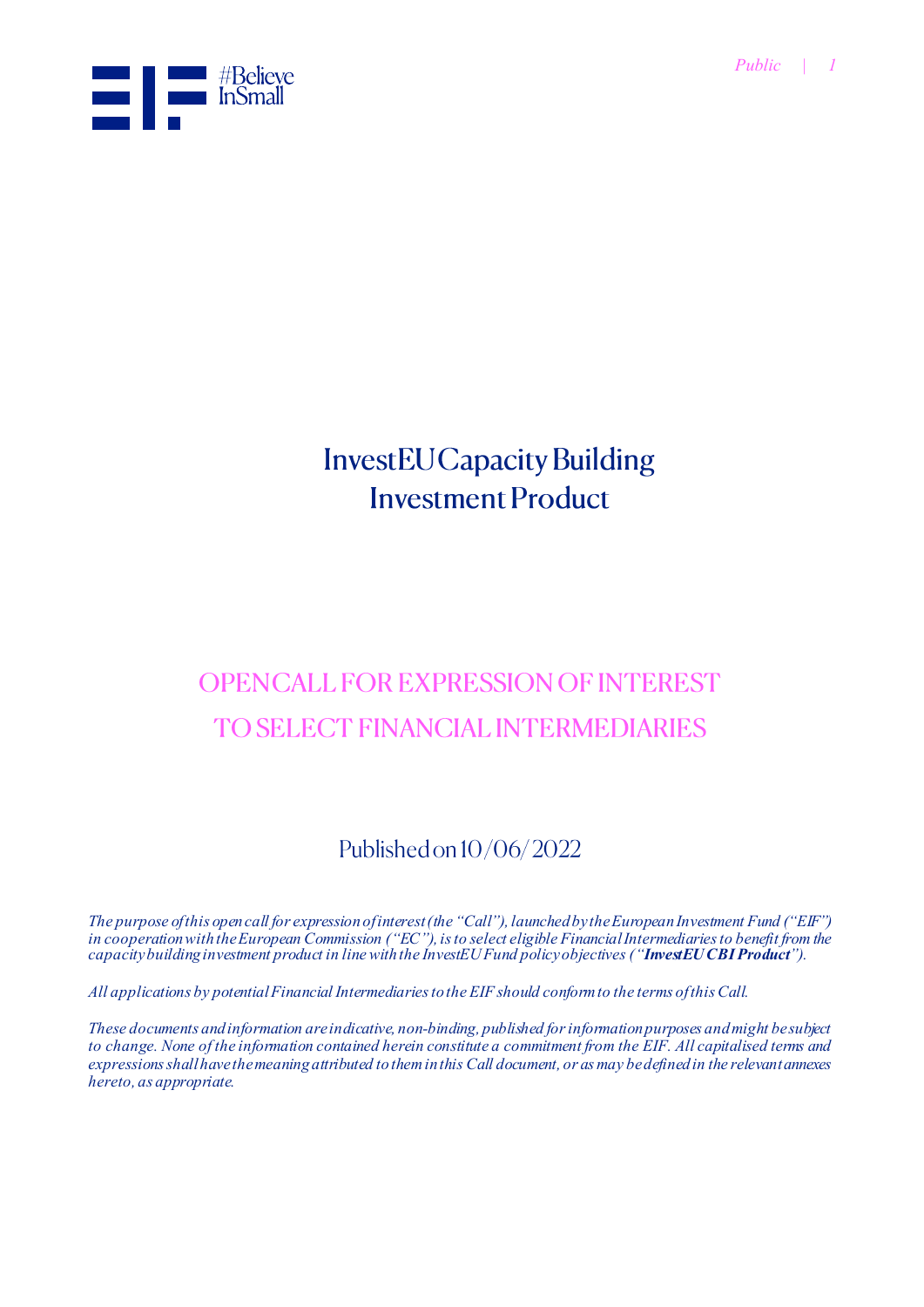# Contents

| $\mathbf 1$             |  |
|-------------------------|--|
| $\mathbf{2}$            |  |
| $\mathbf{3}$            |  |
| $\overline{\mathbf{4}}$ |  |
| 5                       |  |
| 6                       |  |
|                         |  |
|                         |  |
|                         |  |
|                         |  |
| $\overline{\tau}$       |  |
| 8                       |  |
| 9                       |  |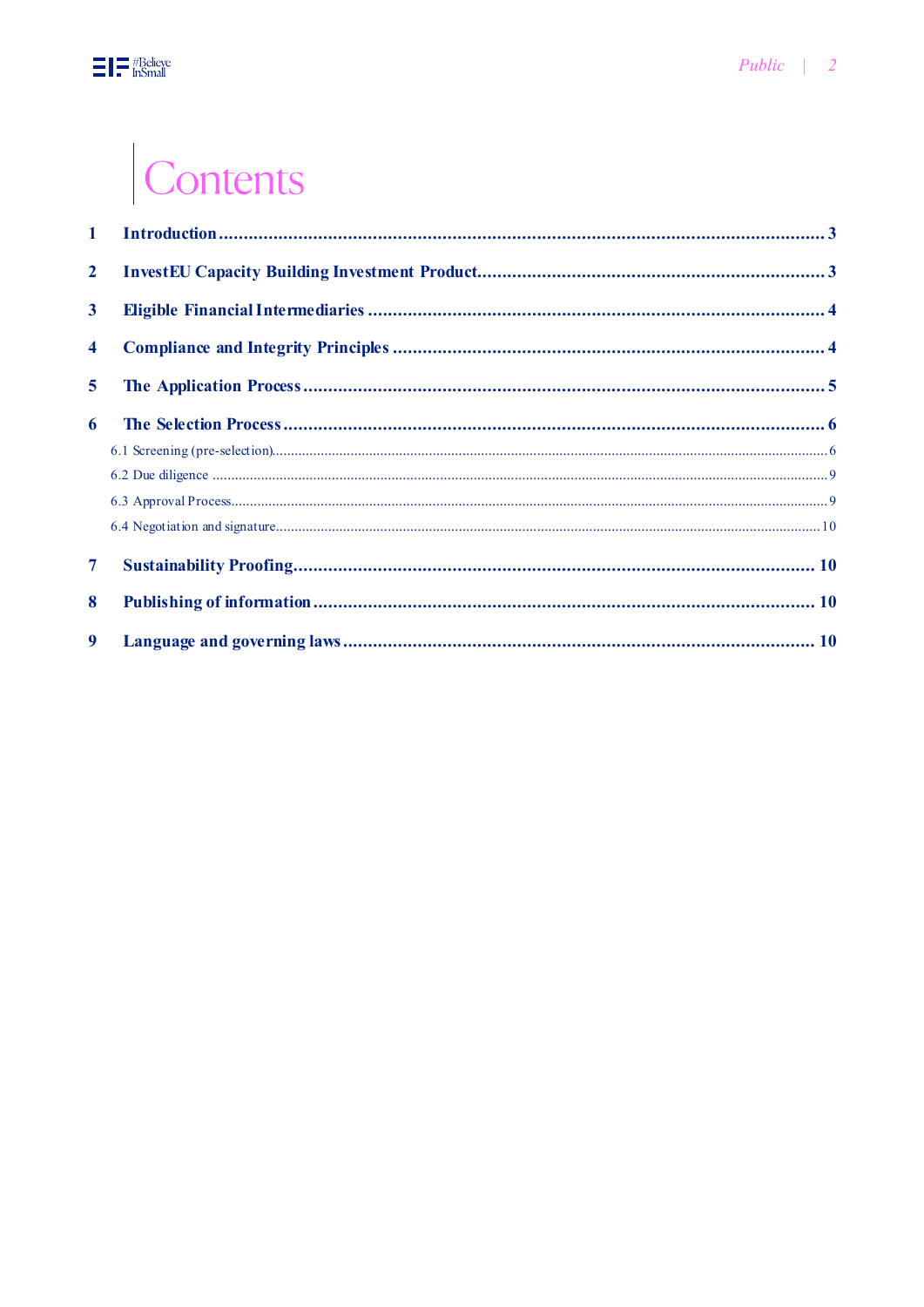# <span id="page-2-0"></span>**1** Introduction

On 24 March 2021, Regulation (EU) No 2021/523 of the European Parliament and of the Council establishing the InvestEU Programme was adopted ("InvestEU").

Pursuant to the agreement between the European Union (the "EU"), the European Investment Bank (the "EIB") and the European Investment Fund ("EIF") dated 7 March 2022 the EIF has been entrusted by the EU to implement part of the InvestEU through various financial products, including capacity building investments to build up the institutional capacity of micro-credit, social finance and skills and education finance providers.

Under InvestEU, through the use of capacity building investments, EIF will contribute to the InvestEU policy objectives of improving the competitiveness and socio-economic convergence and cohesion of the EU. Microfinance, social entrepreneurship and skills and education finance are still recent developments in Europe and are part of an emerging market ecosystem that is not yet fully developed. Thus, public support for the intermediaries providing financing in these emerging segments is still needed to help them build up their institutional capacity, in particular when they have not yet reached sustainability or their need to sustain their growth and development.

The purpose of this Open Call for Expression of Interest (the "Call"), launched by the EIF in cooperation with the European Commission ("EC"), is to select eligible Financial Intermediaries to benefit from InvestEU CBI Product, as further described below and in accordance to the terms applicable under InvestEU.

All applications for the InvestEU CBI Product to be submitted to the EIF should be in accordance with the terms of this Call.

# <span id="page-2-1"></span>**2** InvestEU Capacity Building Investment Product

Under the InvestEU CBI Product, EIF shall support dedicated investments in selected Financial Intermediaries mainly in the form of subordinated loans. Such dedicated investments shall be used by the selected Financial Intermediaries primarily, but not limited to, for the purpose of:

- a. investing in their organisational development and expansion, including branch expansion, scaling up or building up of IT infrastructures (e.g. mobile banking, etc.), investment in human resources such as recruitment and training of staff;
- b. strengthening their operational and institutional capabilities aiming at contributing to their sustainability; this includes, inter alia, investments in working capital and in improving the strategic/governance capabilities in order to maintain a balanced business, financial sustainability and social performance focus; and
- c. institutional capacity building to increase their indebtedness capacity while supporting them to retain a balanced socio-commercial orientation.

Investments made under this product are not directly linked to the origination of a portfolio of loans in microfinance, social entrepreneurship or skills and education finance. However, in order to be eligible for investment, the financial intermediary should be primarily operating in the microfinance, social entrepreneurship finance and/or skills, education and training finance spaces and should be able to provide financing to and/or serve the Target Areas as further described in th[e Annex II](m-files://show/9EF6AA5E-4488-49EE-93E6-4868188FE0B7/0-317527?object=D1DB3881-57C0-4F98-86B7-499164E87A72) to this Open Call for Expression of Interest.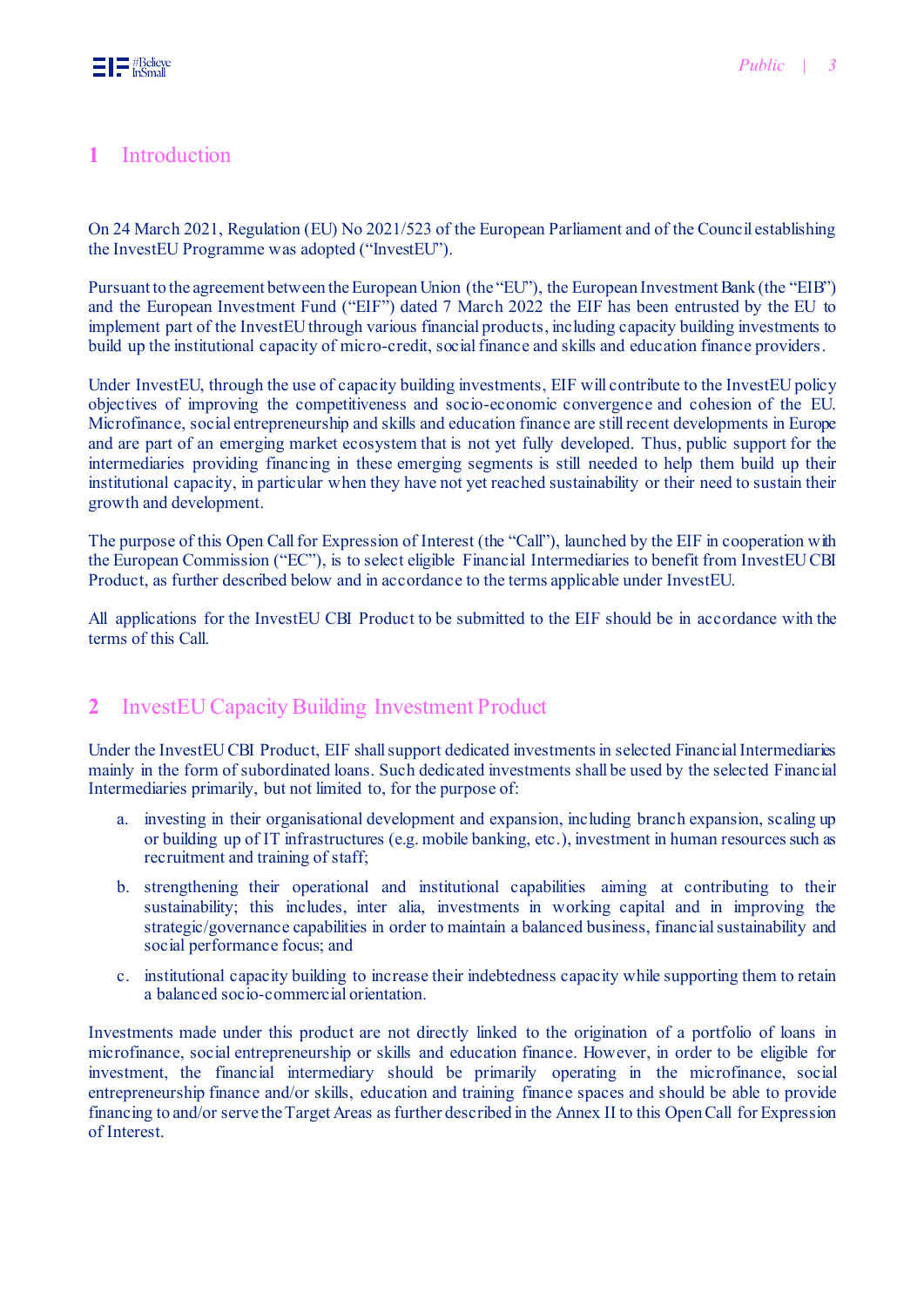# <span id="page-3-0"></span>**3** Eligible Financial Intermediaries

This Call is addressed to potential Financial Intermediaries established and operating in any Member State of the European Union or Overseas Country or Territory linked to a Member State ("OCTs")<sup>1</sup>, or as updated in this Call from time to time.

Financial Intermediaries shall:

- a) represent that they are not in any of the Exclusion Situations, as further described in the [Annex I](m-files://show/9EF6AA5E-4488-49EE-93E6-4868188FE0B7/0-317527?object=D1DB3881-57C0-4F98-86B7-499164E87A72) of this Call;
- b) comply with the relevant international and EU standards and legislation, where applicable, on the prevention of money laundering, the fight against terrorism, tax fraud, tax evasion and artificial arrangements aimed at tax avoidance and shall not perform any illegal activities;
- c) not be established in an NCJ, unless the CBI Operation or the project being financed by the CBI Operation, as applicable, shall be physically implemented in the relevant NCJ and shall not present any indication that they support actions that contribute to (i) criminal activities such as money laundering, financing of terrorism, tax crimes (i.e. tax fraud and tax evasion) and/or (ii) wholly artificial arrangements aimed at tax avoidance;
- d) not be subject to Restrictive Measures;
- e) In the case of Financial Intermediaries active in the Microfinance space, the applicant has to comply with or endorse (in the case of applicants holding a banking license) the European Code of Good [Conduct for Microcredit Provision](https://webgate.ec.europa.eu/easi-micpro/application), and
- f) In addition, the Financial Intermediaries active in Microfinance should offer, directly or indirectly, business development services (including but not limited to mentoring, training, coaching) for the Target Areas.

# <span id="page-3-1"></span>**4** Compliance and Integrity Principles

The EIB Group Anti-Fraud Policy<sup>2</sup>, the EIB Group Policy towards Weakly Regulated, Non-transparent and Non-cooperative Jurisdictions and Tax Good Governance<sup>3</sup> (the "EIB Group NCJ Policy"), the EIB Group Anti-Money Laundering and Combating Financing of Terrorism Policy<sup>4</sup> (the "EIB Group AML-CFT Policy"), the EIF Transparency Policy<sup>5</sup>, the Guidelines on EIF Restricted Sectors<sup>6</sup>, the EIF Environmental, Social and Corporate Governance (ESG) Principles<sup>7</sup> and the EIB Group Whistleblowing Policy<sup>8</sup>, shall apply to all CBI Operations under InvestEU.

The EIB Group is committed to continue maintaining a stringent policy against tax fraud, tax evasion, tax avoidance as well as money laundering and terrorism financing.

All EIF operations are assessed in line with the due diligence standards promoted by the EIB Group AML-CFT Policy and the EIB Group NCJ Policy. Operations with NCJ links are subject to enhanced due diligence to determine whether:

*<sup>1</sup>* As set out in Annex II to the Treaty on the Functioning of the European Union EUR-Lex - - [EN \(europa.eu\)](https://eur-lex.europa.eu/legal-content/EN/TXT/HTML/?uri=CELEX:12012E/TXT) *2 <https://www.eib.org/en/publications/anti-fraud-policy>*

*<sup>3</sup> <https://www.eib.org/en/publications/eib-policy-towards-weakly-regulated-non-transparent-and-uncooperative-jurisdictions>*

*<sup>4</sup> <https://www.eib.org/en/publications/eib-group-anti-money-laundering-and-combatting-the-financing-of-terrorism-policy>*

*<sup>5</sup> https://www.eif.org/news\_centre/publications/EIF\_Transparency\_policy* 

*<sup>6</sup> [https://www.eif.org/attachments/publications/about/2010\\_Guidelines\\_on\\_restricted\\_sectors.pdf](https://www.eif.org/attachments/publications/about/2010_Guidelines_on_restricted_sectors.pdf)*

*<sup>7</sup> https://www.eif.org/news\_centre/publications/esg-principles.htm* 

*<sup>8</sup> <https://www.eib.org/en/publications/eib-group-whistleblowing-policy>*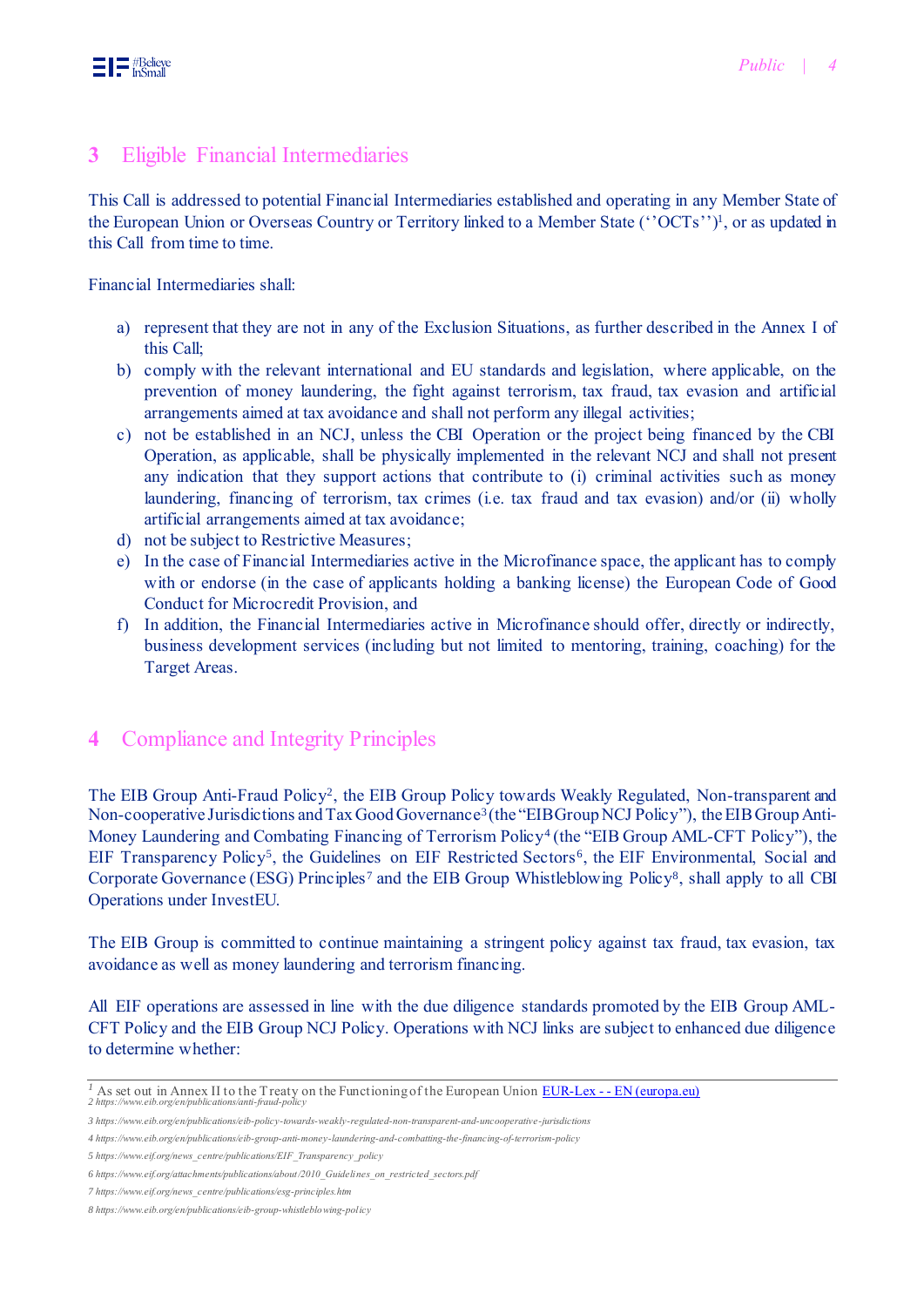

- a) the levels of transparency and integrity of the relevant operation are satisfactory to the EIB Group (in particular the contracting counterparty/ies and their beneficial owners must be clearly identified);
- b) the contracting counterparty/ies can provide plausible justifications for the NCJ location link; or
- c) there is a risk that the operation is (or may be) misused for (i) criminal activities such as money laundering, financing of terrorism, tax crimes (i.e. tax fraud and tax evasion) and/or (ii) wholly artificial arrangements aimed at tax avoidance.

The enhanced vigilance may consider, on a risk-sensitive basis and as applicable, relevant elements of the Anti-Tax Avoidance Toolbox in Appendix 1 to the EIB Group NCJ Policy.

All Applicants are therefore hereby notified that in the course of the EIF tax integrity due diligence process, information on contracting counterparty's full ownership diagram, including all direct/indirect 10% (or more) ultimate beneficial owners ("UBOs") (or deemed controlling), may be requested and that additional questions may arise as part of this process.

For more information, please refer to the FAQ on the EIB Group NCJ Policy at this *[webpage](https://www.eib.org/en/about/compliance/tax-good-governance/faq)*<sup>9</sup> .

As part of its due diligence process, EIF will analyse and exclude any applicant which itself or any of its UBOs/key persons are subject to UN/EU/OFAC/UK restrictive measures (sanctions) in relation to the invasion of Ukraine by the Russian Federation.

# <span id="page-4-0"></span>**5** The Application Process

Interested Applicants shall submit, before 30 June 2027 by e-mail to the EIF a formal Expression of Interest to the relevant address indicated below. The deadline applies to the receipt of the email by the EIF. For the avoidance of doubt, applications shall only be submitted via e-mail. EIF does not accept paper applications.

The Expression of Interest shall be submitted to the EIF in the form of Annex I to the Call.

An acknowledgement of receipt shall be sent to the relevant Applicant by the EIF, via e-mail, which shall confirm that the Expression of Interest was received. Such acknowledgement of receipt shall not be construed as a declaration of completeness of the Expression of Interest and the documents submitted therewith, nor any kind of assessment or acceptance of the same.

Each Expression of Interest shall:

- be sent via email in an electronic version to: *[investeu\\_cbinvestments@eif.org](mailto:investeu_cbinvestments@eif.org)*
- state in the subject of the email: "InvestEU CBI Product Expression of Interest: [*name of the Applicant*]";
- be prepared in English;
- contain the complete set of relevant documentation (including a scanned copy of the Expression of Interest duly completed and signed).

The EIF reserves the right at any time to request clarifications or the submission of additional or supplementary information in respect of an application, verify with any Applicant or with a third party any information set out in any submission.

The Applicants may withdraw, in the same manner in which they applied, i.e. via email, their Expression of Interest at any stage of the selection process.

*9 <https://www.eib.org/en/about/compliance/tax-good-governance/faq>*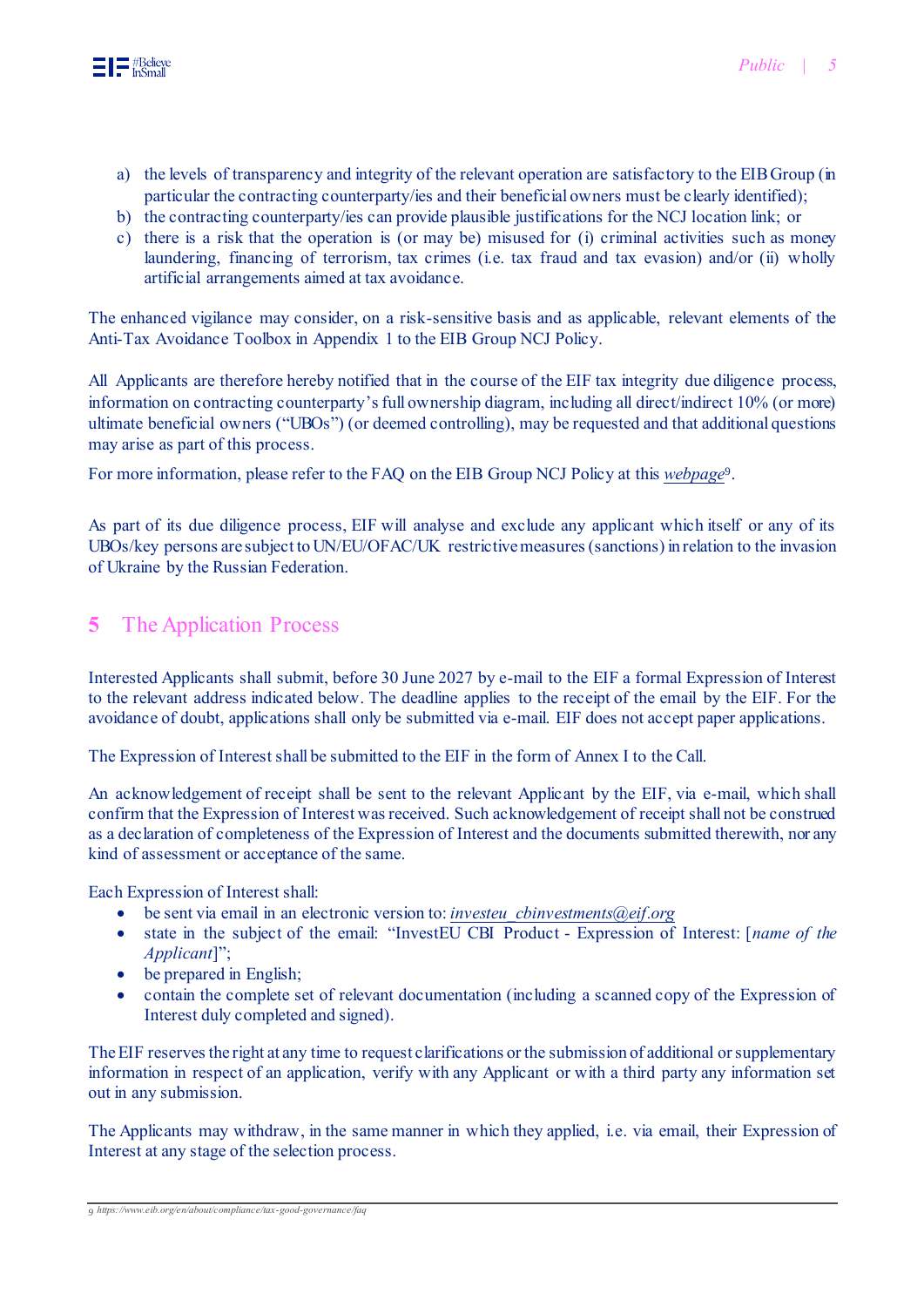

The EIF reserves the right, at any time to:

- make changes to the Call, the selection process or associated terms, dates and deadlines;
- replace the Call with another call for expression of interest;
- cancel the Call in its entirety.

Any personal data provided by the Applicants shall be processed by the EIF in compliance with its Data Protection Statement and the Regulation (EU) 2018/1725 on the protection of individuals with regard to the processing of personal data by the Union institutions, bodies, offices and agencies and on the free movement of such data, as amended from time to time. For further information visit *[Data Protection Statement](http://www.eif.org/attachments/eif_data_protection_statement_financial_intermediaries_due_diligence_en.pdf)*<sup>10</sup> .

# <span id="page-5-0"></span>**6** The Selection Process

The Applicants will be selected in accordance with the EIF rules, policies and procedures and to the specific types of operations supported under InvestEU, at the time of signature of the relevant operation (as may be adapted or modified from time to time). The EIF regularly reviews its guidelines and procedures, both in the context of regular annual reviews as well as in the context of EIB Group developments, for example relating to EIB Group compliance standards.

Financial Intermediaries will be selected with due consideration to the general principles of transparency, equal treatment and non-discrimination while avoiding conflict of interests and in compliance with EIF's policies, rules, procedures and statutes and in conformity with best market practices.

The selection process of each Applicant typically comprises the following stages (as per below), provided that each preceding stage was concluded with a positive result. EIF may perform streamlined screening or due diligence process for Financial Intermediaries with whom EIF has a previous experience and to the extent EIF already has the required information. This right will be exercised at the discretion of the EIF.

Stage 1: Screening Stage 2: Due Diligence Stage 3: Approval Process Stage 4: Negotiation and signature

The selection process includes the EIF's assessment of the expected performance and of the policy fit of the proposal, as set out in Section 6, at the relevant stages of the selection process.

# <span id="page-5-1"></span>6.1 Screening (pre-selection)

Stage 1 shall entail a first assessment/screening of whether the proposal can be taken forward.

The EIF shall assess applications on a continuous basis and on a "first come, first assessed" basis, using professional analysis and judgment.

The pre-selection comprises of:

- 1. Formal assessment of the application; and
- 2. Impact and quality assessment of the application

<sup>&</sup>lt;sup>10</sup> [http://www.eif.org/attachments/eif\\_data\\_protection\\_statement\\_financial\\_intermediaries\\_due\\_diligence\\_en.pdf](http://www.eif.org/attachments/eif_data_protection_statement_financial_intermediaries_due_diligence_en.pdf)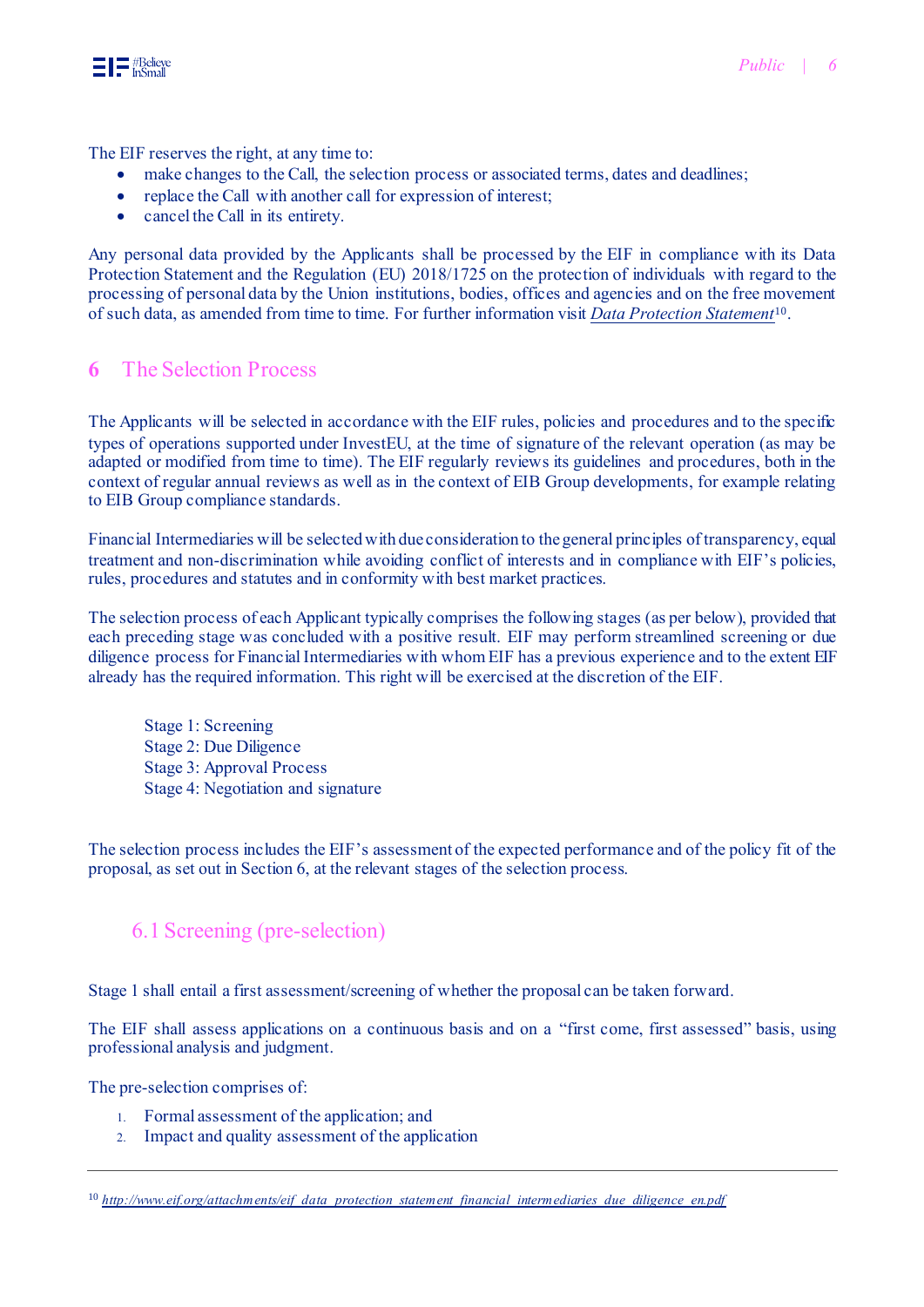Only applications that meet the formal criteria, as further described in section 6.1.1 below, may continue through the impact and quality application assessment process.

#### **6.1.1 Formal assessment of the application**

The EIF shall assess whether the application has been prepared in accordance with the provisions of this Call according to the formal criteria:

- 1. The Applicant:
	- a) is established and operating in one of the Eligible Countries;
	- b) is or will be authorised to carry out their business under the applicable regulatory framework;
	- c) is not established in a Non-Compliant Jurisdiction, unless the CBI Operation or the project being financed by the CBI Operation, as applicable, are physically implemented in the relevant Non-Compliant Jurisdiction and do not present any indication that they support actions that contribute to (i) criminal activities such as money laundering, financing of terrorism, tax crimes (i.e. tax fraud and tax evasion) and/or (ii) wholly artificial arrangements aimed at tax avoidance;
	- d) makes the representation set out in items 1, 4 and 5 of Annex I *Expression of Interest*;
	- e) is not subject to Restrictive Measures;
	- f) with respect to Financial Intermediaries active in Microfinance only, the Applicant has signed up to, in the case of non-bank Financial Intermediaries, or endorsed, in the case of bank Financial Intermediaries, the European Code of Good Conduct for Microcredit Provision.
- 2. The Expression of Interest has been submitted and prepared in accordance with the Call and that all representations, information and supporting documentation required thereunder have been provided (in the form requested, where specified).

The applications that do not conform to the formal criteria are rejected. If the Applicant does not comply with the formal criteria, the entire application is rejected.

#### **6.1.2 Impact and quality assessment of the application**

After the formal check of the received Expressions of Interest and after having obtained any additional information or clarifications from the Applicants, if and as needed, the EIF will pre-select the Applicants based on the results of the **quality and impact assessment** of the applications received.

The quality and impact assessment criteria set out in this section 6.1.2 are assessed at the discretion of EIF with equal importance, which means the pre-selection process does not give specific weight to any one of these criteria. Based on its assessment EIF will assign the "quality" score and "impact" score to an application.

Applications for the InvestEU CBI Product, for which the "impact" score is assessed as "Low"will be rejected.

The remaining applications will be placed on a reserve list, which will remain available for pre-selection until the deadline of this Call. Such applications may be progressed to a further stage at a later date, at EIF discretion, taking into account demand and budgetary availability.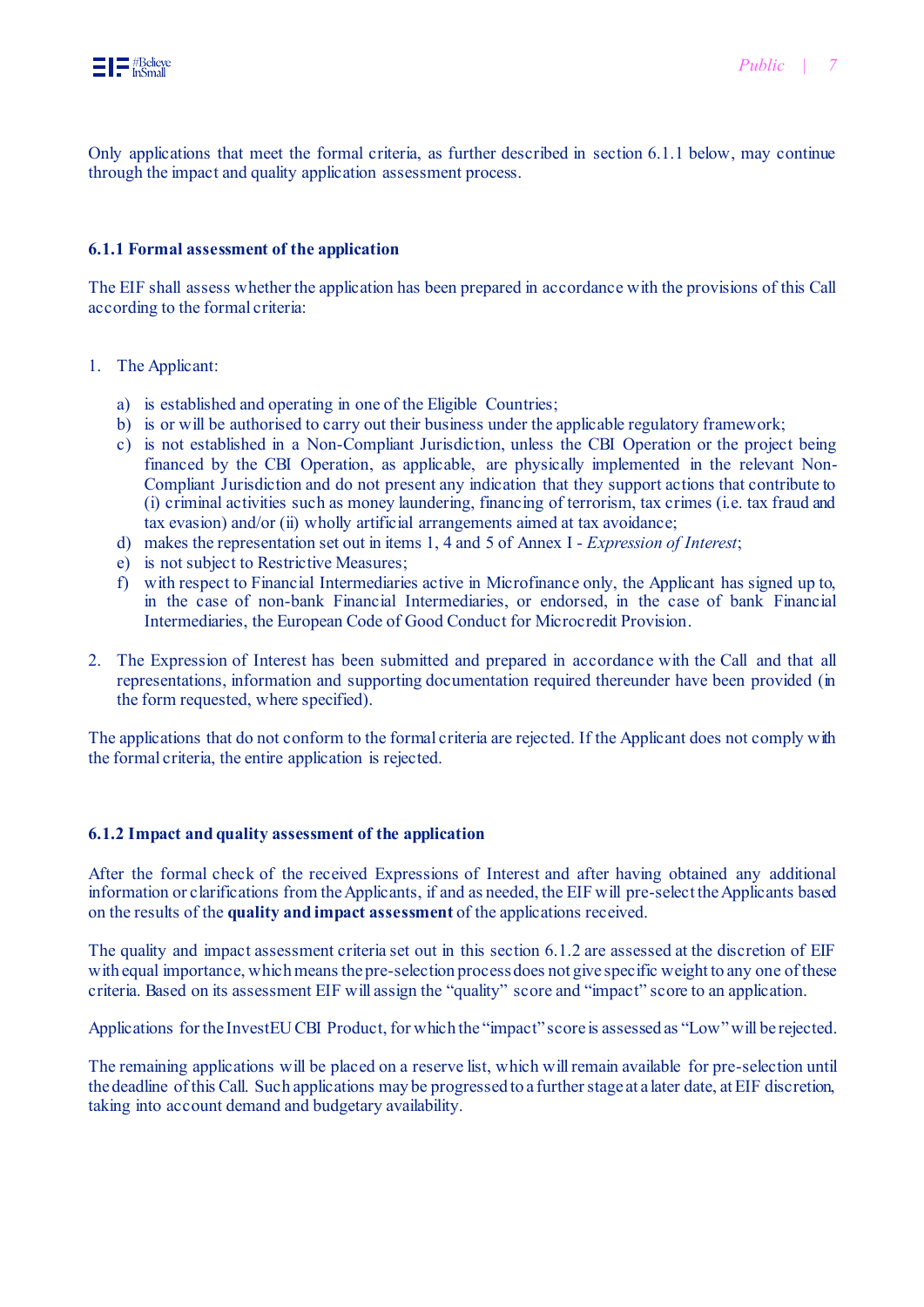

In the **assessment of the impact** of the application, EIF will base its assessment on the following criteria:

- a) Experience and ability of the Applicant to finance, or facilitate finance to the specific Target Area and/or the impact on specific Target Areas indicated in the application, in light of the Capacity Building Investment. This shall be assessed by the EIF based inter alia on: track record of lending to the specific/targeted final recipients, including in managing operations supported by the EIF, and the business plan for the Capacity Building Investment;
- b) Quality and plausibility of the proposal, with particular focus on the implementation roadmap, and rollout strategy, previous experience working with international financial institutions, etc.

In the **assessment of the quality** of the application, EIF will base its assessment on the following criteria:

#### **a) Institutional and business capabilities of the Applicant:**

- i. Social mission, strategy and business outlook
- ii. The capacity of the Financial Intermediary to mobilise third party resources for the purpose of the, or by using CBI Operations
- iii. Compliance assessment (KYC/AML screening and tax integrity)
- iv. Social performance assessment

The following parameters will be considered in the assessment:

- i. Board and management's commitments to social mission
- ii. Social performance management, monitoring and reporting
- iii. Respect of client's protection principles (e.g. fair pricing, prevention of over-indebtedness, privacy of client data, fair treatment of clients, etc.)
- iv. Balance between social and financial performance
- v. With respect to the Microfinance Portfolio Guarantee Product only, the ability of the Applicant to provide or sub-contract mentoring and training programmes for Final Recipients (including the followup of Final Recipients before and after the creation of a micro-enterprise), if applicable.

## **b) Financial standing of the Applicant**

In any phase of the selection process until and prior to entering into a CBI Agreement with an Applicant, the EIF reserves full discretion as to whether to consider or not consider an Applicant, and no Applicant shall have any claim or other right or may expect to be ultimately selected as a Financial Intermediary in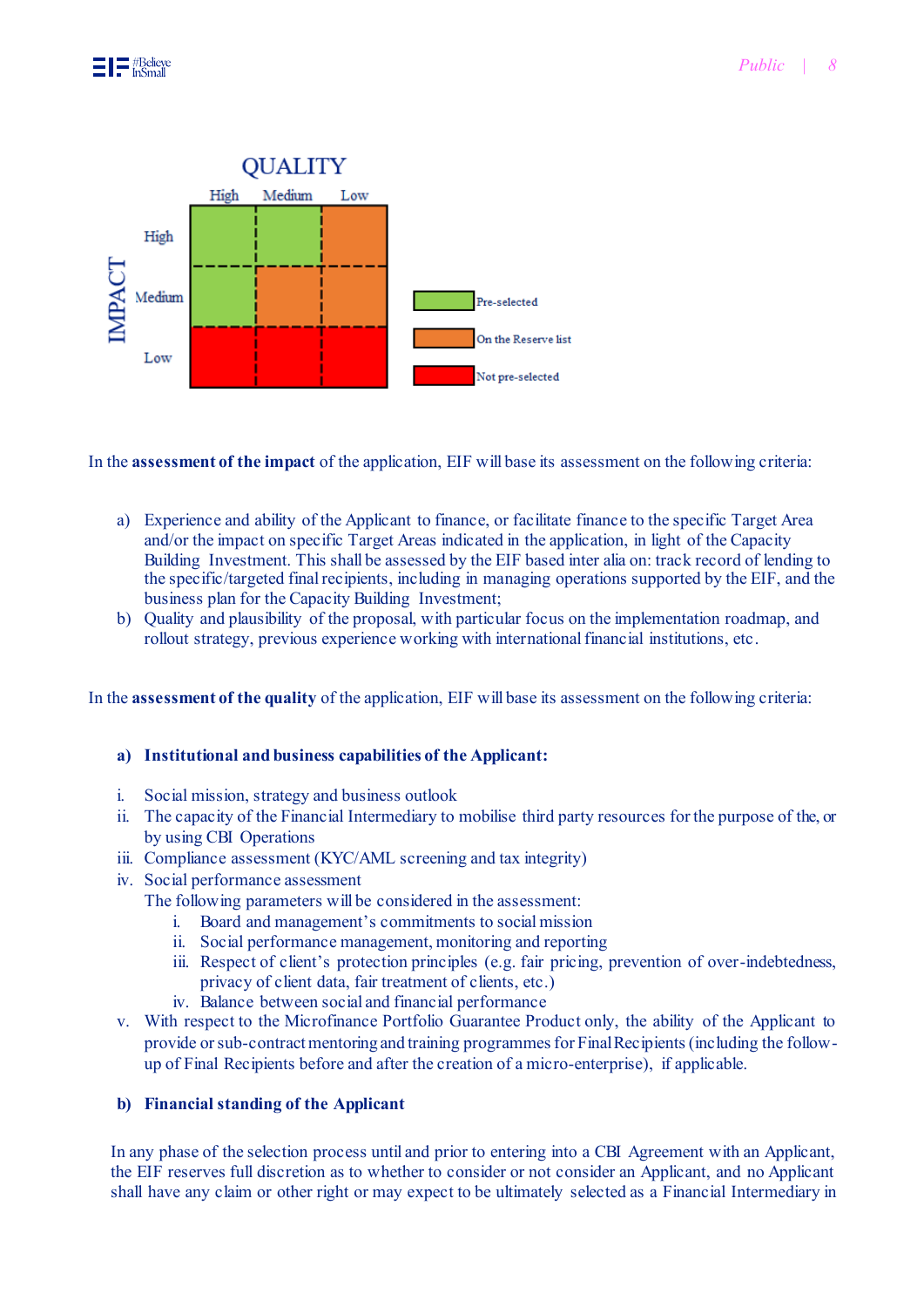the context of InvestEU. Any negotiation of terms and conditions of the CBI Agreement(s) by no means entails any obligation for the EIF to enter into such CBI Agreement with the relevant Applic ant.

At any stage of process, the EIF may communicate, via e-mail, to the relevant Applicants whether their Expression of Interest has been taken forward, rejected or placed on a reserve list.

Those Applicants, whose Expression of Interest is rejected at any stage of the selection process, shall have the right to submit a written complaint by e-mail, within thirty (30) days of receipt of the rejection notice. Any complaints will be dealt within the framework of and in accordance with the EIB Group complaints policy<sup>11</sup>.

# <span id="page-8-0"></span>6.2 Due diligence

Pre-selected Applicants will progress to the due diligence process, which will be carried out in accordance with the EIF's internal rules and procedures.

The aim of the due diligence is to assess the counterparty risk of the Applicant; to confirm the operational and financial characteristics of the Applicant, as well as to investigate in details the proposed Capacity Building project and its impact onto the specific Target Area.

The due diligence may comprise an on-site visit, which shall be at the discretion of the EIF. The due diligence process does not comprise legal negotiations.

Such due-diligence assessment will be carried out, with a main focus on, inter-alia:

- a) General information such as the institution's investment strategy and business plan with regard to the services offered to the specific Targeted Area, including strategy to achieve the defined social objectives, social performance targets and social reporting data;
- b) Information, in the form of a questionnaire, on compliance related issues (AML/CFT and tax integrity);
- c) Financial information such as funding sources and ownership structure;
- d) Pricing policy as set out in the Applicant's internal guidelines, and
- e) Information, in the form of a questionnaire, on how Environmental, Social, Governance ("ESG") factors form part of the Applicant's business decisions (focusing on the relevant business segments covered by this Expression of Interest).

# <span id="page-8-1"></span>6.3 Approval Process

Following positive outcome of the due diligence (and prior to entering into a CBI Agreement with an Applicant), the proposal to be supported under InvestEU shall be submitted by the EIF to its relevant decision making bodies for approval (stage 3).

EIF has no obligation to enter into a CBI Agreement with a selected Applicant. The participation of any institution will depend, inter alia, on the budget available for the InvestEU CBI Product and other considerations made by the EIF such as, without limitation: outcome of the due diligence, impact of each envisaged CBI Operation and result of negotiations with the Applicant. Furthermore, EIF can only enter into operations which have received a favourable opinion from the European Commission in the context of the policy check process, and have obtained an approval from the Investment Committee.

*<sup>11</sup> For further information visit http://www.eib.org/infocentre/publications/all/complaints-mechanism-policy.htm*